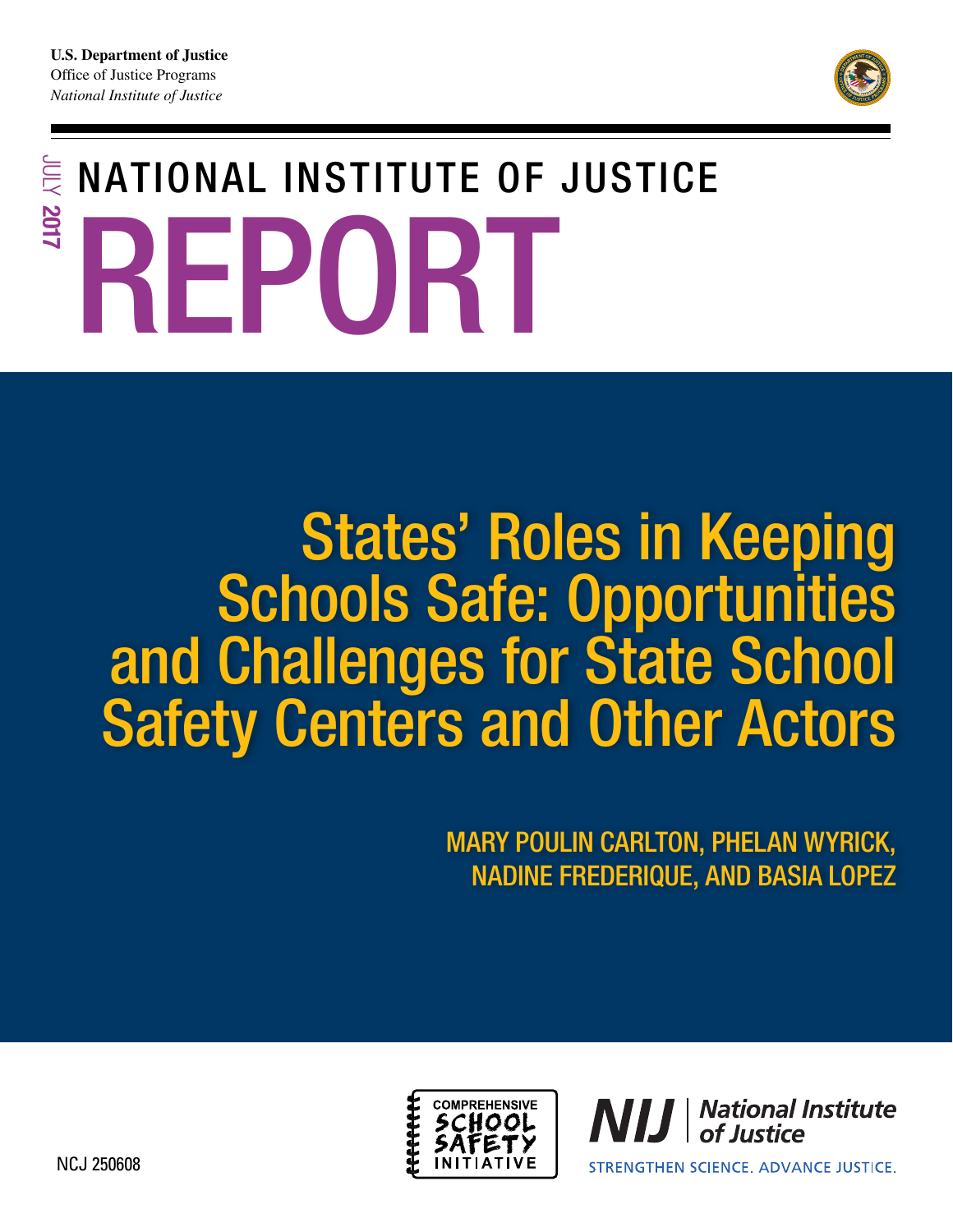# **NIJ's Comprehensive School Safety Initiative**

The Comprehensive School Safety Initiative (CSSI) is a research-focused initiative that brings together the nation's best minds to increase the safety of schools nationwide. The initiative was a response to disturbing, high-profile incidents of school violence. Schools are mostly safe places — but when violence does occur, it can have far-reaching ramifications. CSSI is an investment in developing knowledge about the root causes of school violence, developing strategies for increasing school safety, and rigorously evaluating innovative school safety strategies through pilot programs.

CSSI projects aim to:

- 1) Identify and understand the potential root causes and consequences of school violence and its impact on school safety.
- 2) Increase the safety of schools nationwide by developing a solid foundation of knowledge and best practices that can be sustainably implemented through individualized school safety programs, policies, and activities.
- 3) Help identify matters internal and external to the school that may result in harm to students, teachers, staff, and schools.
- 4) Implement programs, policies, and practices that improve school safety and climate, focus on the school environment, or enhance educational and other outcomes for students and schools.
- 5) Identify effective strategies to respond to and resolve safety issues faced by schools and students.
- 6) In collaboration with key partners from education, law enforcement, behavioral/mental health, and social work, develop and test a comprehensive framework for school safety.

The initiative is focused on K-12 public schools, including public charter schools. CSSI projects require close collaborations between educators, researchers, and other stakeholders in the school community to ask the right questions, prioritize challenges, identify solutions, collect data, and make sense of the findings.

Through projects funded under the CSSI, NIJ works to produce knowledge that can be applied to school safety across the nation and for years to come. Please see the [NIJ website](https://nij.gov/topics/crime/school-crime/Pages/school-safety-initiative.aspx) for more detailed information on the initiative.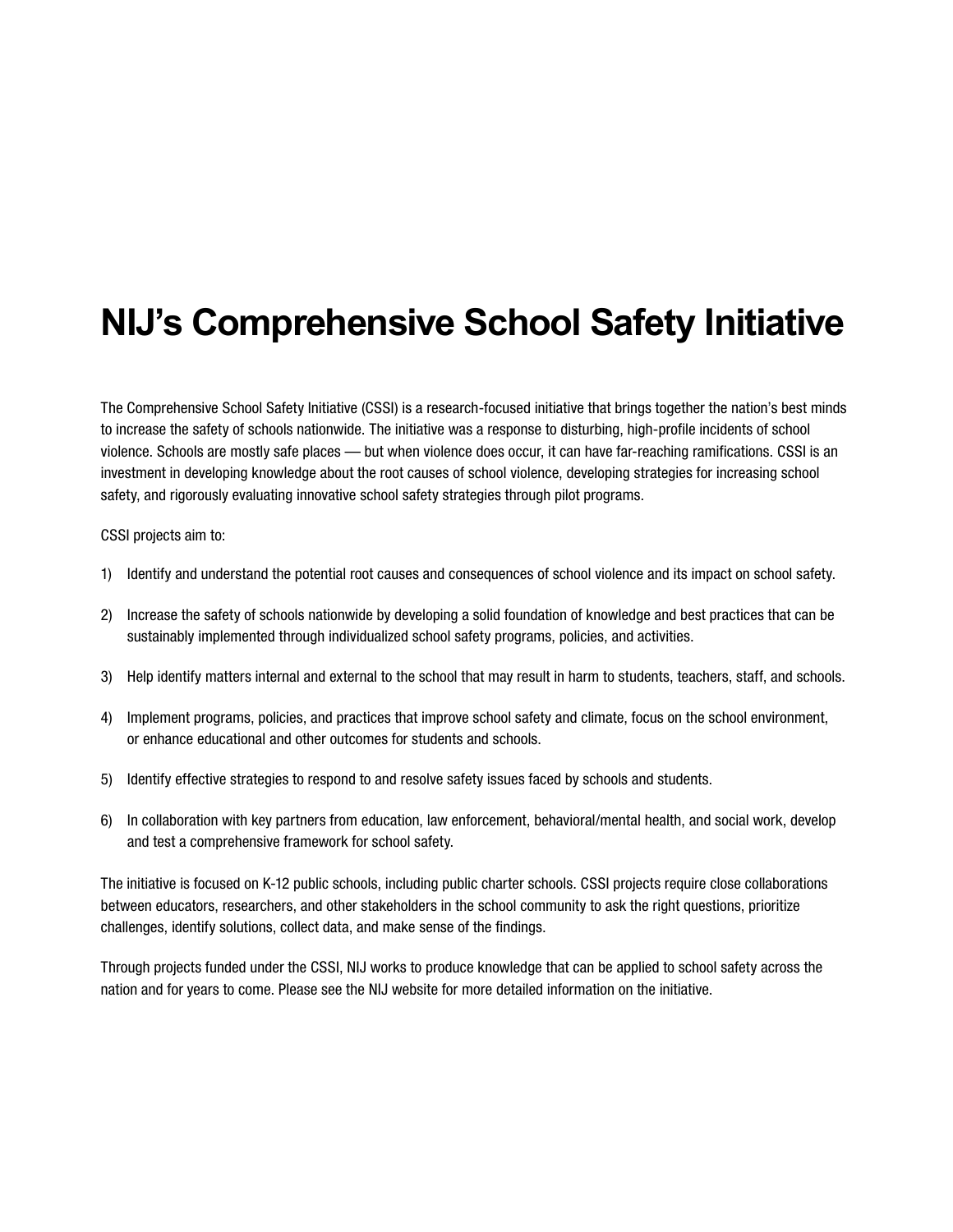U.S. Department of Justice Office of Justice Programs 810 Seventh St. N.W.

Washington, DC 20531

#### Howard Spivak

Acting Director, National Institute of Justice

This and other publications and products of the National Institute of Justice can be found at:

National Institute of Justice Strengthen Science • Advance Justice [http://www.NIJ.gov](http://www.nij.gov) 

#### Office of Justice Programs

Building Solutions • Supporting Communities • Advancing Justice <http://www.ojp.usdoj.gov>

The National Institute of Justice is the research, development, and evaluation agency of the U.S. Department of Justice. NIJ's mission is to advance scientific research, development, and evaluation to enhance the administration of justice and public safety.

The National Institute of Justice is a component of the Office of Justice Programs, which also includes the Bureau of Justice Assistance; the Bureau of Justice Statistics; the Office for Victims of Crime; the Office of Juvenile Justice and Delinquency Prevention; and the Office of Sex Offender Sentencing, Monitoring, Apprehending, Registering, and Tracking.

Opinions or conclusions expressed in this paper are those of the authors and do not necessarily reflect the official position or policies of the U.S. Department of Justice.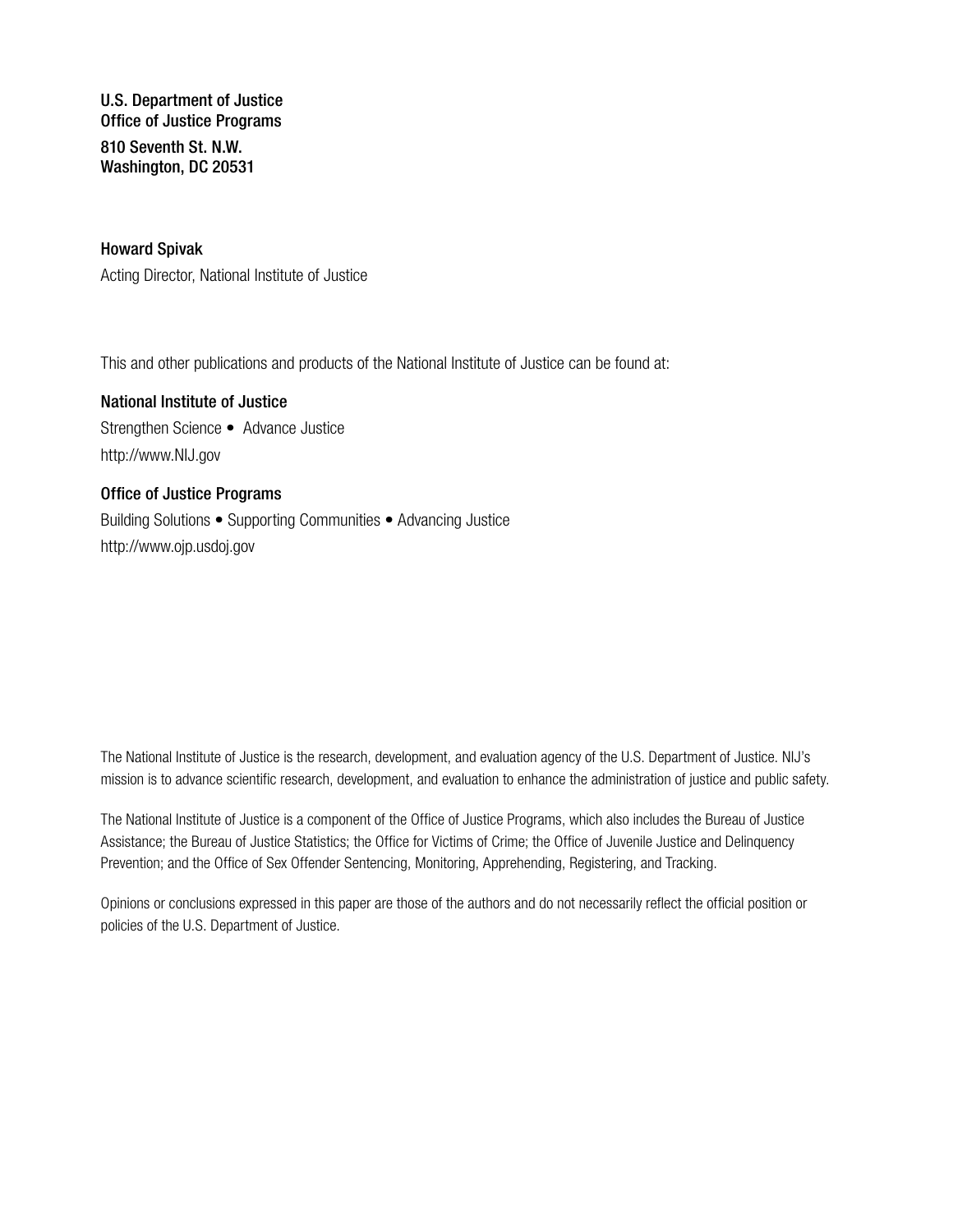# **States' Roles in Keeping Schools Safe: Opportunities and Challenges for State School Safety Centers and Other Actors**

### **Introduction**

#### *Overview*

In almost every state, a state agency or organization is charged with playing a little known but important role in keeping schools safe. In some states, there are organizations whose entire responsibility is related to school safety. These are typically referred to as state school safety centers (SSSC). In other states, staff within state agencies (including departments of education, public safety, state police, and others) are responsible for state school safety efforts. Their work reflects the highest safety priorities faced by schools across the nation and parallels some of the weightiest issues facing the criminal justice system today, including the relationship between law enforcement and the community, concerns about firearms violence, procedural justice, and appropriate responses to misbehavior that may be related to trauma or behavioral health. These organizations have the potential to transform how we approach our responsibilities to keep schools and students safe.

In February 2016, the National Institute of Justice (NIJ) assembled representatives from 20 states for a meeting on state school safety issues in Santa Fe, New Mexico. The purpose of the meeting was to better understand the role of state school safety representatives and learn about their priorities and the challenges they face in doing this work. NIJ is using this information to help shape the activities of the Comprehensive School Safety Initiative (CSSI) — a research-focused initiative with the goal of producing practical knowledge on a wide range of school safety topics in K-12 public and charter schools.

Readers of this report should use it to gain insight into the work and perspectives of meeting attendees. NIJ identified participant perspectives using guided panel discussions, open question-and-answer sessions, topic-based breakout groups, and general discussions on school safety priorities and concerns. In addition, the meeting included presentations on CSSI, federal school safety-related data collections, and technical assistance available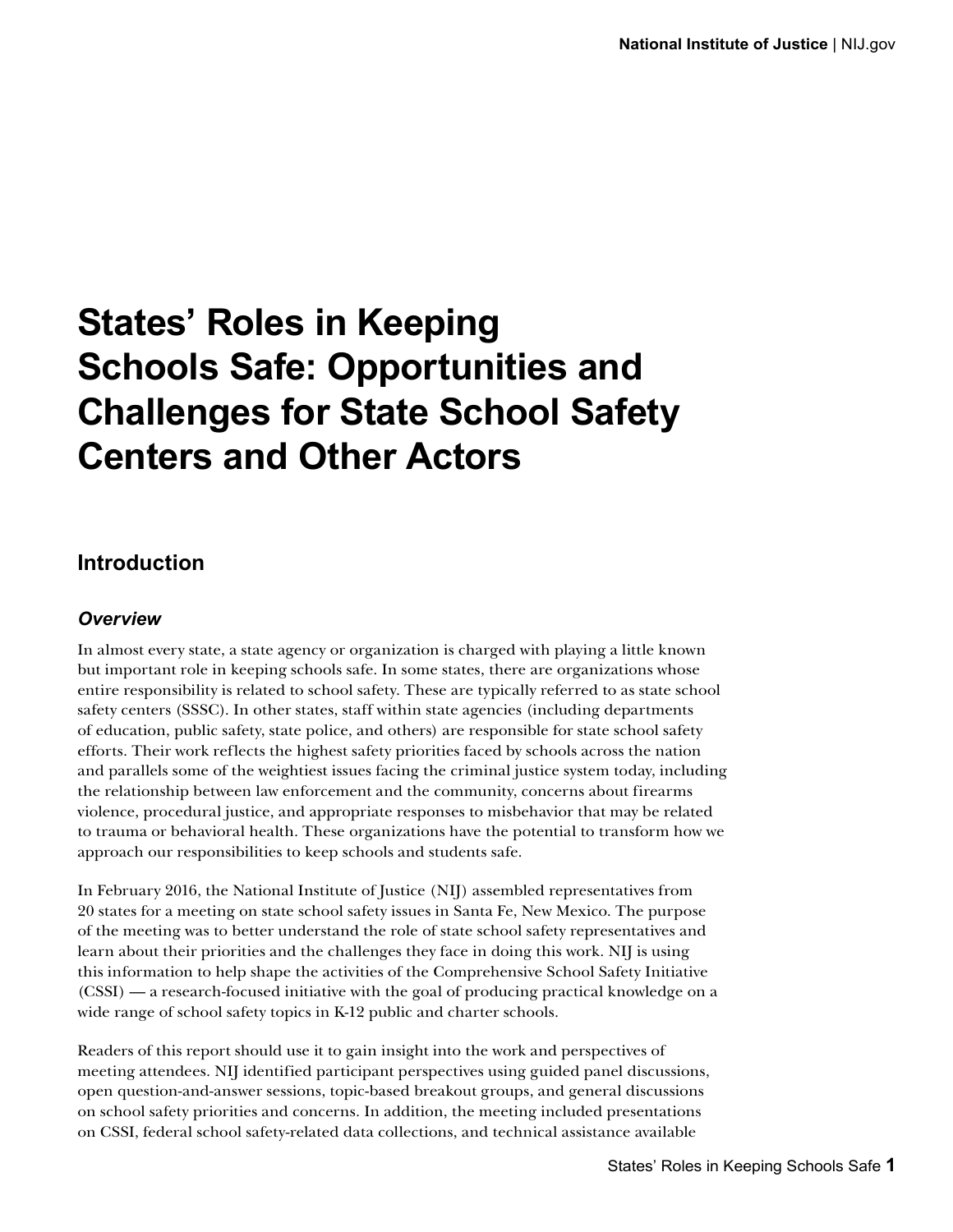through the U.S. Department of Education (ED). The agenda, included in the appendix, provides additional details about the meeting.

#### *States' Roles in School Safety: Diverse and Broad*

States play a key role in school safety. States carry out a variety of activities to support school safety, including providing training, resources, and guidance to schools and school districts on topics that range from bullying to emergency operations planning. For the sake of simplicity in this document, we use state education agency (SEA) to refer to the state government agency responsible for providing information, resources, and technical assistance on educational issues to schools and residents; local education agency (LEA) to refer to the local government agency charged with education issues at a school district level; and state school safety center to refer to any agency or organization responsible for doing school safety work on the state level.

In advance of the meeting, NIJ conducted a review of online sources and identified 56 SSSCs in 48 states and the District of Columbia, including seven states with multiple agencies responsible for school safety efforts. Thirty-six centers were housed in SEAs; 12 in public safety, homeland security, and emergency management offices; five in universities; and three in other state agencies/organizations. The states represented at the meeting reflected this variation. In most cases, state-level responsibility for school safety rested in a single agency, with a minority representing states where multiple agencies or entities were responsible for school safety. Where multiple agencies were involved in a single state, responsibilities were often divided by the topic addressed. For example, one agency may be charged with emergency management, and another with bullying, school climate, or other issues.

SSSCs vary widely in terms of their responsibilities and resources and are shaped by a range of factors, including the history of each state's school safety efforts. The characteristics and priorities of SSSCs are influenced, first and foremost, by the legislative and executive government agencies that establish SSSC missions and direct public resources toward school safety. They have been further influenced by factors including the type of organization where the center is housed; high-profile incidents of violence, including school shootings; and the availability of grant resources from federal agencies such as the U.S. Department of Education (Heath et al., 2007). Some states have one or two staff involved in school safety, while others have dozens. Further, some centers have been in place for many years, while others are relatively new. Together, these factors contribute to the variation in what SSSCs do and how they do it.

### *State School Safety Centers: Key Players in Improving School Safety*

Because of their close work with SEAs, LEAs, and schools, SSSCs offer a unique perspective and expertise on what it takes to facilitate changes to improve school safety. SSSCs play a key role in working with federal and state government as well as LEAs and schools in shaping, informing, and implementing legislation, policies, practices, and programming to improve school safety. This often takes the form of training and technical assistance to LEAs and providing formal input that may shape the language of state policies and legislation regarding school safety.

Few publications describe the role of states and their school safety work. One exception is a 2016 publication of the National Governors Association (NGA). In 2015, NGA surveyed states for the first time to learn about their efforts on school safety and security. One question in the survey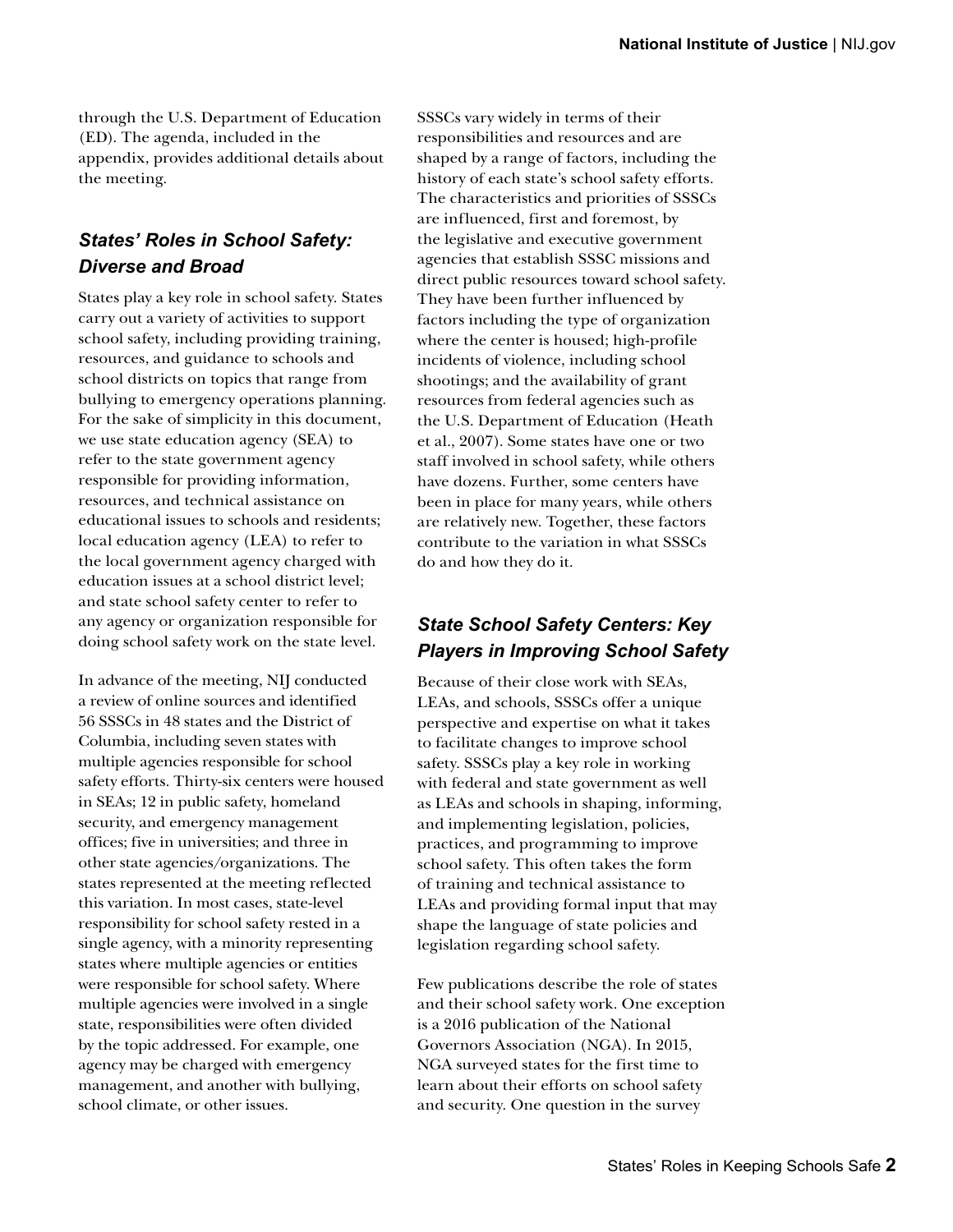asked about organizations within the state that have school safety responsibilities (Powell, 2016). Similar to our findings, NGA found that school safety responsibility typically rests with the SEA.

This report helps fill a gap in the literature regarding the role of SSSCs in seeking to improve school safety. It summarizes the activities, priorities, challenges, and concerns discussed by a group of state-level school safety professionals. It is a snapshot of their input at one point in time in early 2016, but it reflects the significant role that states play in supporting and enhancing school safety across the nation. Discussions, although structured, were not organized to ensure that every participant responded to every question or conversation. This report is not intended to be a representative account of the issues faced by SSSCs in every state, and we do not report on the frequency or proportion of attendees who held a particular view or engaged in a particular activity. We summarize what we learned at the meeting and share recommendations provided by participants to increase knowledge of the work of SSSCs and, more generally, to improve the safety of schools and students.

# **School Safety Activities**

Throughout the course of the meeting, participants had a number of opportunities to report on their school safety activities. Prior to the meeting, NIJ staff examined the centers' websites to obtain a public perspective on their activities. Although this helped to provide preliminary insight into their work, meeting discussions revealed that SSSCs do much more than their websites reveal.

## *SSSCs Train, Collaborate, and Use Research and Data*

SSSCs engage with individual schools, LEAs, state legislators, and others to

deliver trainings, work with others to enhance school safety, provide information to facilitate informed decision-making, and use research and data. Some SSSCs participate in research activities to improve school safety.

SSSCs are responsible for developing and delivering training to education and public safety officials on a variety of topics, which are discussed in detail below. These trainings often take place in person but may also be available online, depending on the nature of the training, financial considerations, and the number of individuals to be trained.

SSSC staff must be ready to respond to stakeholder requests for information on hot topics in school safety. They respond to proposed state legislation, address high-profile incidents, and provide information on issues of concern in the local community.

Some SSSCs work closely with their state legislatures to analyze proposed statutes that have implications for school safety. They may provide expert judgment and consultation on the perceived advantages and disadvantages of the legislation and respond to the legislature with written recommendations. This gives them a significant voice in policy development. For example, in 2015 the state of Oklahoma passed a law making it legal for teachers and staff to carry firearms on public school campuses. The bill states that the school district or board of education may designate a school employee to attend a training in order to be armed. SSSC staff are working on policies and procedures to implement that legislation.

SSSC staff respond to high-profile school safety incidents that happen in their own and other jurisdictions. If the incident takes place in their jurisdiction, the need to respond is particularly great. If the incident is highly publicized and not in the SSSC's jurisdiction, they often provide guidance to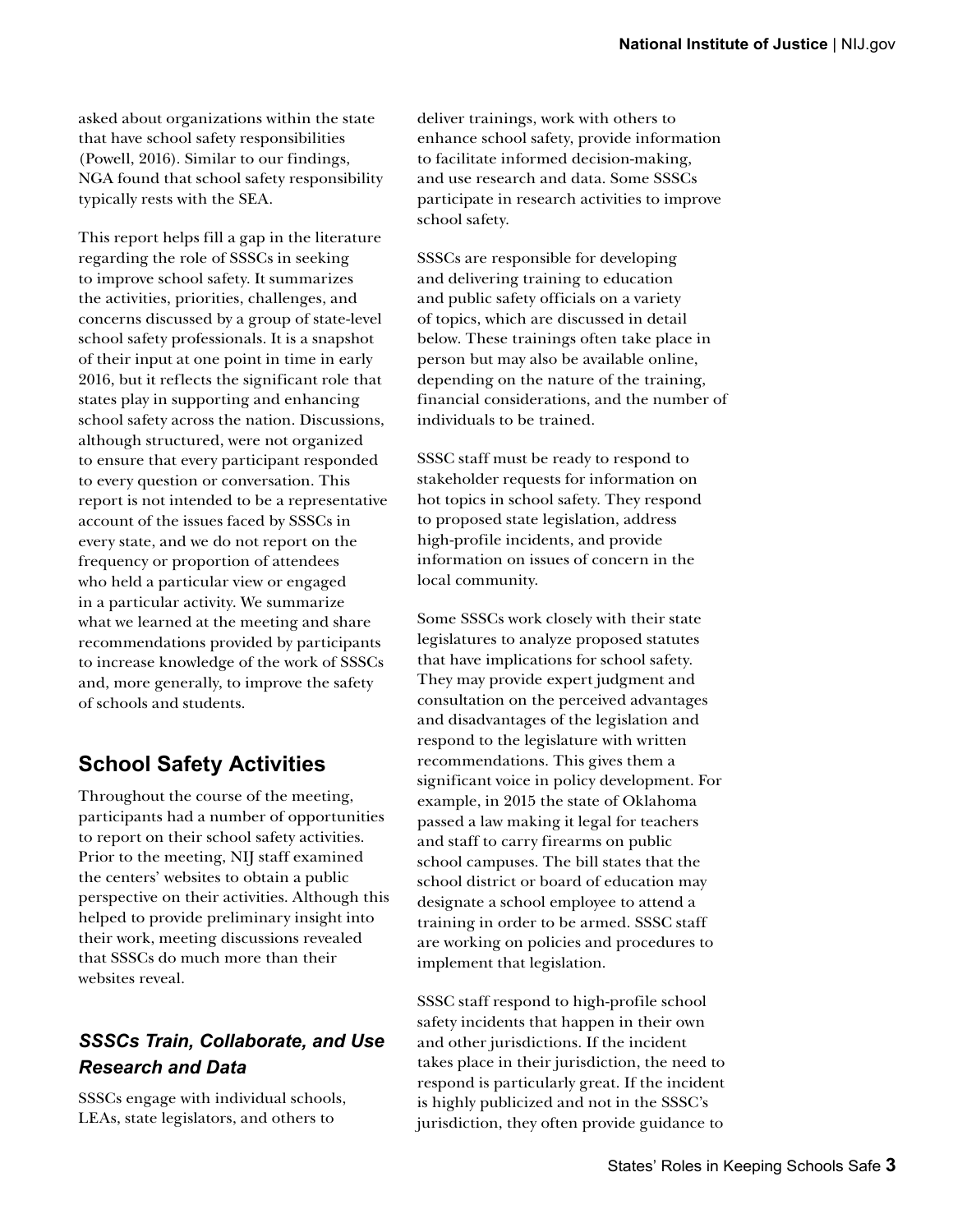schools, legislators, and other stakeholders in their jurisdiction to prevent similar incidents or report what they are already doing to prevent such an incident. One meeting participant discussed a situation in which he worked with community leaders and police to determine when it would be safe to allow schools to reopen following a communitywide crisis involving violence. Once the schools reopened, the SSSC helped determine what services students would need to help them process and recover from the crisis.

SSSC representatives spoke at length about their interagency efforts to ensure school safety. This goes beyond collaborations with local school districts and law enforcement to include collaborations with other units of state and local government, community organizations, parents, and other groups. For example, the North Carolina center works closely with their Governor's Task Force on Safer Schools by putting together a school risk-and-response management system, using U.S. Department of Homeland Security funding.

SSSCs work with each other to improve their school safety efforts and share knowledge. The Maryland Center for School Safety is a relatively young center. It is actively engaged in developing partnerships with other SSSCs that are geographically close. Some SSSCs invite individuals from other states to attend their trainings and conferences.

Although the extent of involvement varies, SSSCs engage in a range of research-related and data collection activities. Some conduct research and evaluation studies and are avid users of research. Others, though they use data and research, noted challenges in doing so. Some SSSCs collect, analyze, and/or integrate data from schools and

report those data to federal agencies or to schools. For example, SSSCs use statistical collections, such as the Youth Risk Behavior Survey,<sup>1</sup> to help identify school safety problems. Another example of a state's work with data is from the District of Columbia representative. As the data analysis manager in her office, she plays a central role in analyzing the District's discipline and attendance data. A number of SSSCs are also engaged in efforts to collect school climate data.

Other SSSCs collaborate with local researchers to study the impact of their efforts. In Texas, school safety responsibilities are carried out by a university-based SSSC with a research division. Elsewhere, SSSCs partner with researchers from local universities to undertake discrete tasks. SSSC staff also review research evidence and interpret it for stakeholders. One meeting participant noted that it is in the school district's best interest to focus on initiatives that have solid research foundations. For that reason, when new initiatives are proposed, she requests information on research evidence to support the initiative and asks questions about the initiative's outcomes.

SSSCs use data to communicate school safety-related information and statistics to legislators and community stakeholders. This helps raise awareness about what is actually happening at the schools; for example, SSSCs may report on the percentage of students who report being bullied at school.

SSSCs train, collaborate with others, use research, and respond to stakeholders on a variety of topics, as discussed in detail in the following section.

<sup>1</sup> The survey, administered by the Centers for Disease Control and Prevention, monitors six types of health-risk behaviors that contribute to the leading causes of death and disability among youth and young adults.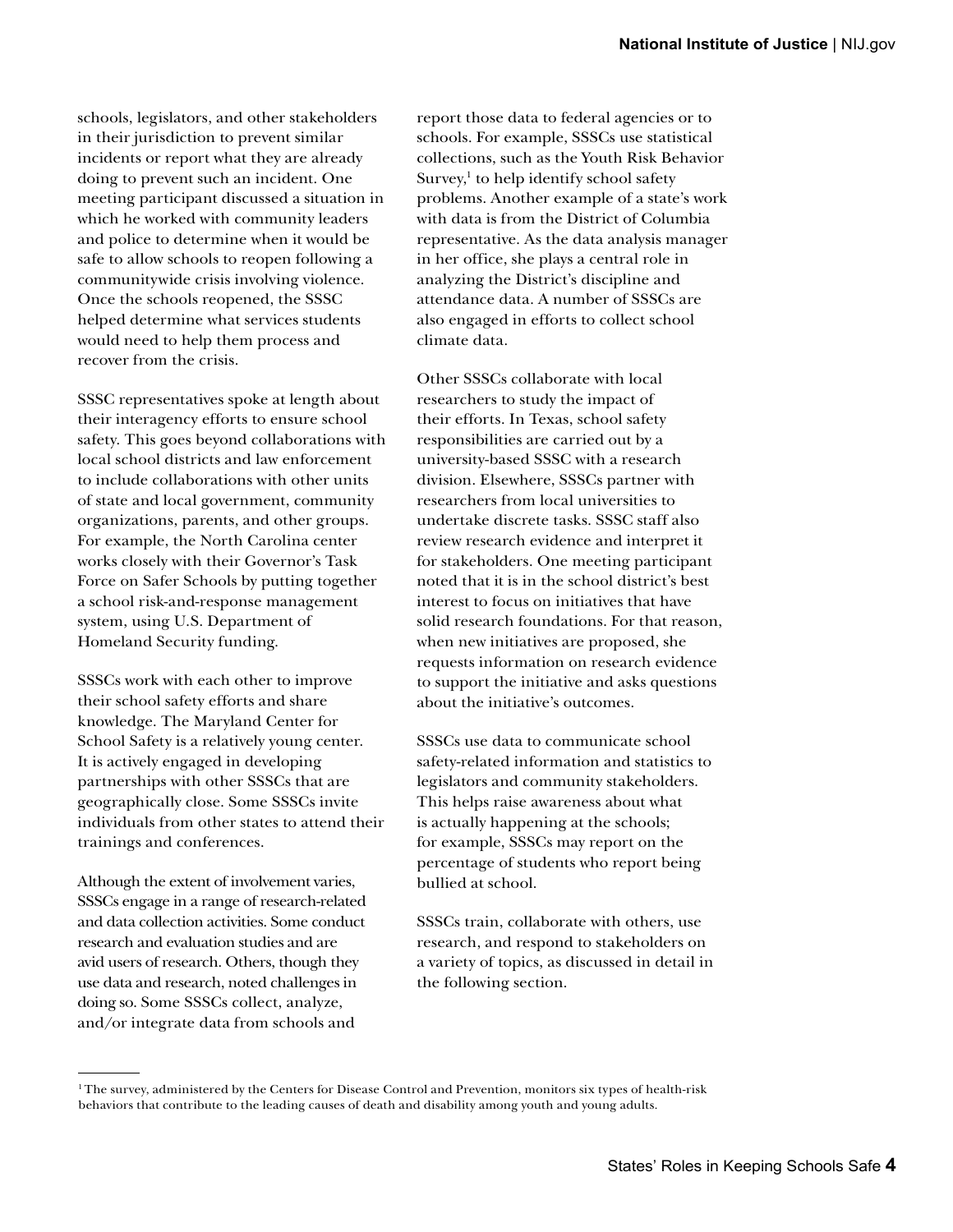#### *SSSCs Address Many Topics*

SSSCs address a wide range of topics, including emergency operations, school climate, discipline, and behavioral health. Within these broad topics, SSSCs address many concerns.

Helping schools prepare for an emergency and be able to address threats is an important task for SSSCs. This typically encompasses emergencies that range from preparing for natural disasters to responding to school shootings. SSSC staff help develop emergency operations plans (EOPs), improve physical security at schools, and conduct threat assessments.

EOPs are documents that describe who will do what, when, how, with what resources, and by what authority to prepare and respond to an emergency (U.S. Department of Education, 2013). Developing a highquality EOP is a significant undertaking. It may include bringing together stakeholders, considering all possible threats and hazards, writing and sharing the plan, training those who will implement the plan, and conducting exercises to test the plan. SSSCs use resources from federal agencies (such as the ED to prepare EOPs). ED resources include trainings from the Readiness and Emergency Management for Schools (REMS) Technical Assistance Center.<sup>2</sup> SSSCs also conduct trainings for teachers and administrators on emergency operations management, active shooter/ threat responses, and incident recovery.

SSSCs help enhance the physical security of school buildings in some states. For example, several SSSCs conduct safety assessments of school buildings. One participant

indicated that the SSSC works with architects to consider school safety threats in their building designs. Others discussed their work to install security cameras, identification card access systems, door locks, and other building security efforts.

Threat assessment is a legislatively mandated task for a number of SSSCs. Threat assessment typically involves the appraisal of student behaviors to determine whether there is cause for a response by the school to prevent a serious school safety incident. Some SSSCs are tasked with creating the policies and procedures for conducting threat assessments. SSSCs reported that threat assessment work consumes an increasing amount of resources for SSSCs and schools that have experienced an increase in the number of cyberswatting<sup>3</sup> incidents and bomb threats. Some SSSCs are being asked to help schools determine how to respond to these incidents, which often turn out to be hoaxes. While active shooters and bomb threats consume resources in some jurisdictions, others pointed out that they are more likely to deal with natural hazards and threats such as tornadoes or wildlife on campus. In those jurisdictions, the threat assessment exercises look different than those focused on student behaviors.

Many SSSCs work to improve school climate and school discipline by training school resource officers (SROs), supporting efforts to ameliorate concerns about inappropriate school discipline, and incorporating social behavioral interventions in schools.

A number of SSSCs work with LEAs and schools to improve the hiring and training of SROs.4 They emphasized the need for

<sup>2</sup> The REMS Technical Assistance Center was established in 2004 and is administered by the ED Office of Safe and Healthy Students. It provides information, resources, training, and services on school emergency operations planning.

<sup>&</sup>lt;sup>3</sup> "Cyberswatting" is the act of deceiving an emergency service into dispatching an emergency response on the false report of an ongoing critical incident.

<sup>4</sup> Per the Office of Community Oriented Policing Services, SROs are sworn law enforcement officers responsible for providing school-based security and crime prevention services. SROs' responsibilities are similar to those of regular police officers. For more information, see [http://www.cops.usdoj.gov/Default.asp?Item=2687.](http://www.cops.usdoj.gov/Default.asp?Item=2687)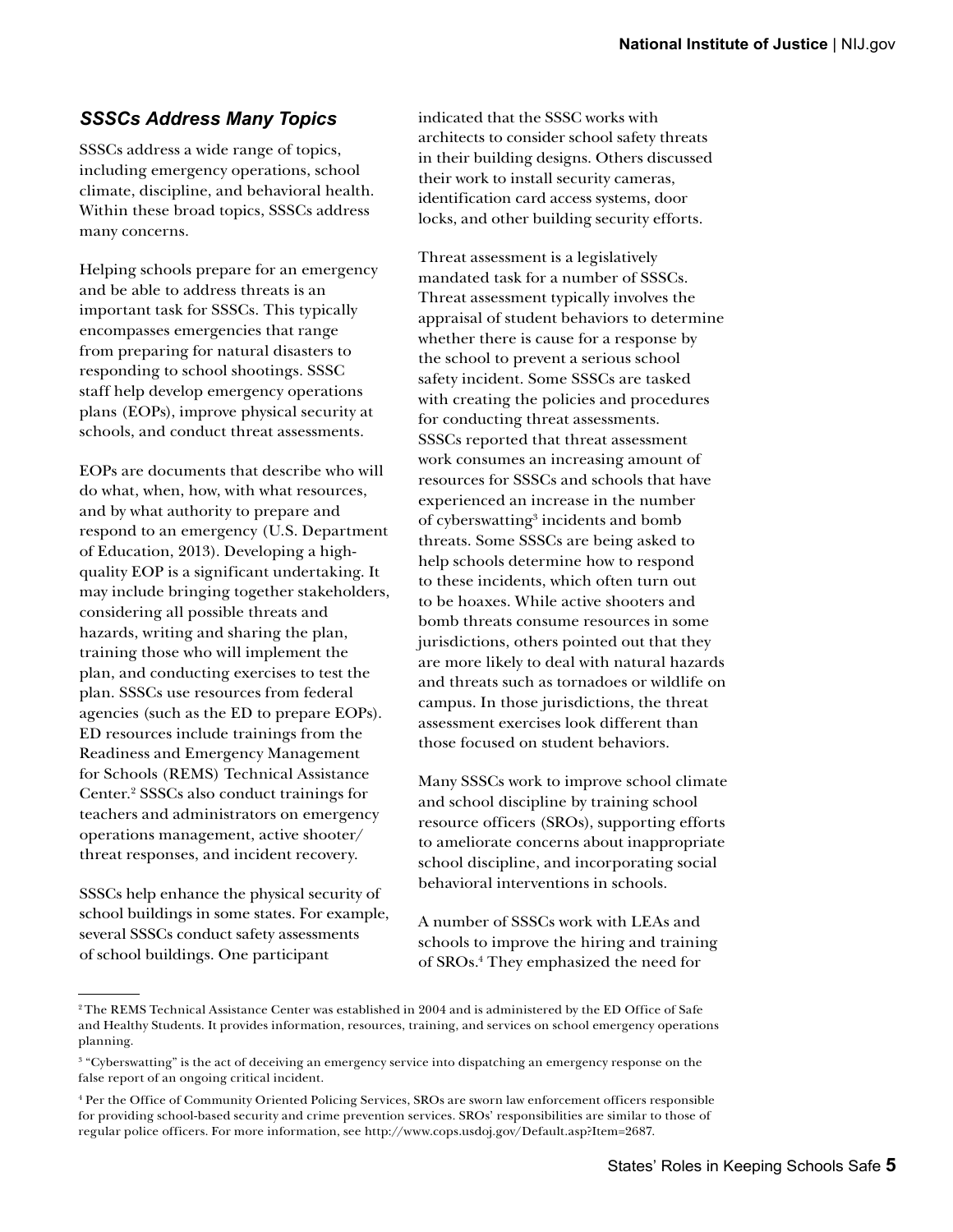further work to improve SRO effectiveness. There was some agreement that the caliber of officers hired as SROs has improved over the years. Rather than attracting officers who may be disengaged from their jobs, SROs are increasingly engaged officers who have a passion for working with youth. A number of participants opined that this shift has increased the professionalization of the SRO position and may help address concerns about inappropriate discipline. However, they still emphasized the need to train SROs and others on discipline issues. When schools are first assigned an SRO, school administrators may not understand what the SRO's job should entail. To address this, some SSSCs provide legal education training to school administrators or meet with administrators to discuss the SROs' activities, their legal responsibilities, and the limits of their tasks at school. Some SSSCs collect data on school-based arrests initiated by SROs to inform stakeholders about school discipline practices. Further, some SSSCs are currently involved in efforts to evaluate SROs and their impact on the school-to-prison pipeline,<sup>5</sup> including one funded through NIJ's Comprehensive School Safety Initiative.

To address concerns about the schoolto-prison pipeline and school discipline, a number of SSSCs have helped develop strong memoranda of understanding between school districts and law enforcement agencies that govern each party's role in student discipline. Several SSSCs supported training and conferences to address exclusionary discipline and the school-to-prison pipeline. Such training may address the roles of SROs as well as efforts to educate school administrators on alternatives to school expulsion and

responsibilities for educating students who are suspended or expelled from school. One alternative typically discussed was restorative justice.<sup>6</sup> SSSC staff report that, as a result of providing information on restorative justice, a number of school districts have adopted restorative justice practices with the intention of ensuring that consequences are proportional to youths' behavior and that discipline is thoughtful, appropriate, and beneficial.

Many SSSCs discussed the importance of improving school climate. According to the ED, school climate is—

a broad, multifaceted concept that involves many aspects of the student's educational experience. A positive school climate is the product of a school's attention to fostering safety; promoting a supportive academic, disciplinary, and physical environment; and encouraging and maintaining respectful, trusting, and caring relationships throughout the school community no matter the setting — from pre-K/elementary school to higher education (American Institutes for Research, n.d.).

Efforts to improve school climate encompass activities from school climate assessments to bullying prevention programs. One state representative discussed a state mandate that all schools complete school climate surveys. The SSSC works with schools to implement this mandate. Once the surveys are complete, each school receives a report to encourage the school to take steps to improve its climate. The highlight box offers further information about how this state is trying to improve school climate.

<sup>5</sup> The school-to-prison pipeline generally refers to excessive and inappropriate school discipline that either (1) criminalizes minor misbehavior at school or (2) results in suspending or expelling youth from school and ultimately contributes to increased involvement in crime and involvement in the justice system. The ED's Office of Civil Rights has found that exclusionary discipline is used disproportionately for black and Hispanic students.

<sup>&</sup>lt;sup>6</sup> In the school setting, restorative justice is typically focused on nonpunitive efforts that bring together parties in conflict to discuss and resolve the conflict and provide support to prevent the reoccurrence of conflict. It includes principles of accountability, safety, and competency development. It can take many forms, including peace circles and peer mediation (Fronius et al., 2016).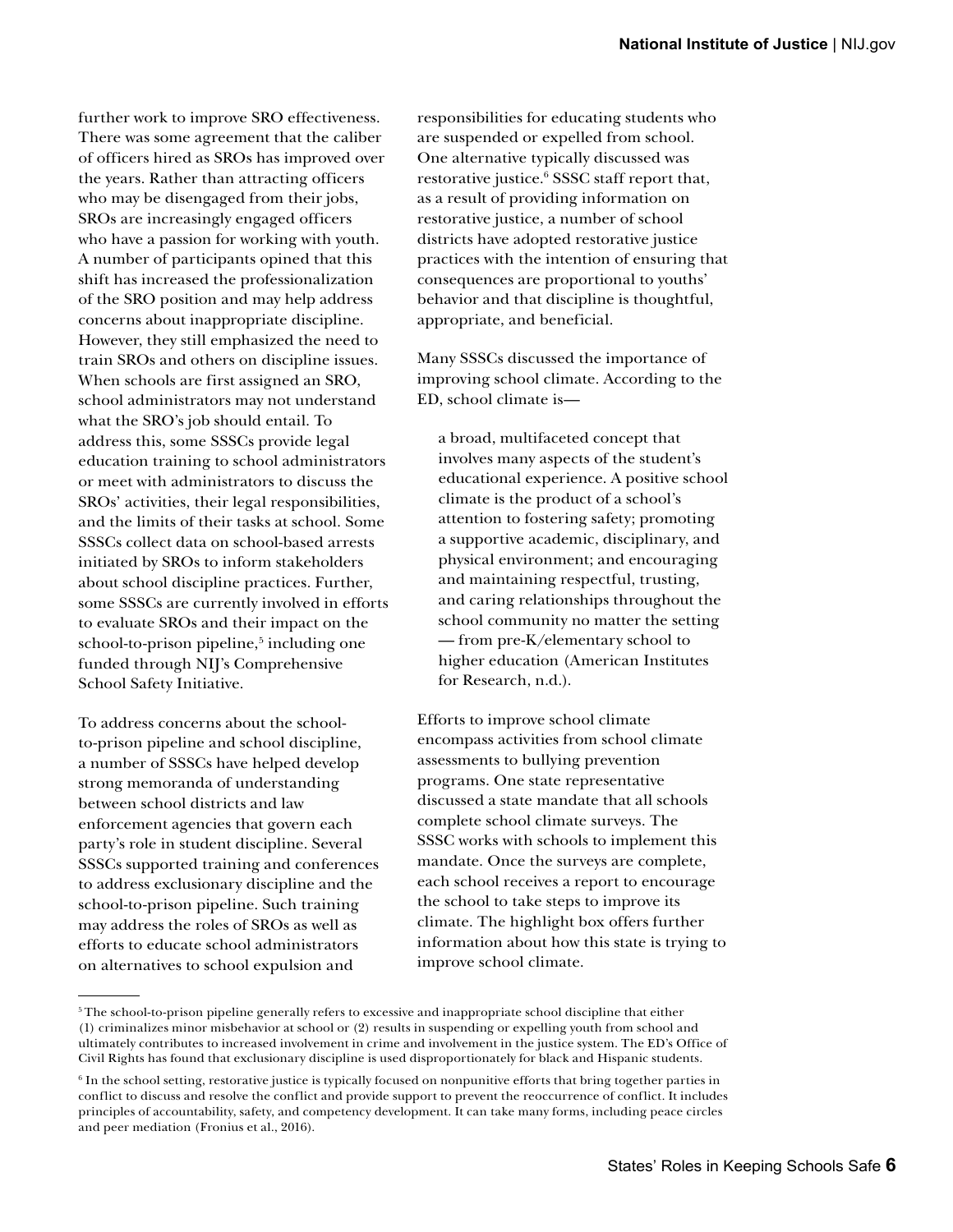#### **Georgia School Climate Star Rating**

#### **What is the School Climate Star Rating?**

The School Climate Star Rating provides school-level data on the following components:

- **School climate.** Student, teacher, and parent perceptions of a school's climate.
- **Student discipline.** Student discipline, using a weighted suspension rate.
- **Safe and substance-free learning environment.** School discipline incidents and student survey responses on the use of illegal substances and the prevalence of violence, bullying, and unsafe incidents within a school.
- **Attendance.** The average daily attendance of teachers, administrators, and staff members and the percentage of students with less than six unexcused absences.

#### **How is the School Climate Star Rating calculated?**

The School Climate Star Rating is calculated using data from the Georgia Student Health Survey 2.0, Georgia School Personnel Survey, Georgia Parent Survey, student discipline data, and attendance records for students, teachers, staff, and administrators.

#### **What does the rating mean?**

Each school receives a rating of one to five stars, with five stars representing an excellent school climate and one star representing a school climate most in need of improvement. Schools have access to a report that allows them to identify areas in need of improvement and plan interventions to improve achievement for all students.

Georgia is the first state in the nation to include school climate as an early indicator in its academic accountability system, called the College and Career Ready Performance Index (CCRPI). A school's rating is publicly available to interested parties. Those stakeholders can engage with the school to seek improvement in the school climate.

Georgia Department of Education (n.d.). *School Climate* (Atlanta, GA: Georgia Department of Education), [https://www.gadoe.org/External-Affairs-and-Policy/Policy/Pages/School-Climate.aspx.](https://www.gadoe.org/External-Affairs-and-Policy/Policy/Pages/School-Climate.aspx)

In addition to assessments of school climate, SSSC efforts are aimed at improving the capacity of schools to address the behavioral health of students on a range of issues, including suicide prevention, truancy, bullying, trauma and abuse, social emotional learning,<sup>7</sup> cultural competency, and alternatives to traditional discipline. Addressing these issues, which can impact students at and away from school, may include programming targeted to students, and training for teachers and other personnel.

### **Emerging and Persistent School Safety Concerns for SSSCs**

Meeting participants identified a number of concerns and challenges that they face in the course of their work. Some of these concerns are ongoing, but others are relatively new. A number of concerns relate to working with others, including those who seek to influence the work of the SSSC, those with whom the SSSCs try to engage, and others who do school safety work. In

<sup>7</sup> According to the Collaborative for Academic, Social, and Emotional Learning, social emotional learning is "the process through which children and adults acquire and effectively apply the knowledge, attitudes, and skills necessary to understand and manage emotions, set and achieve positive goals, feel and show empathy for others, establish and maintain positive relationships, and make responsible decisions." For more information, see [http://www.casel.org/social-and-emotional-learning/.](http://www.casel.org/social-and-emotional-learning/)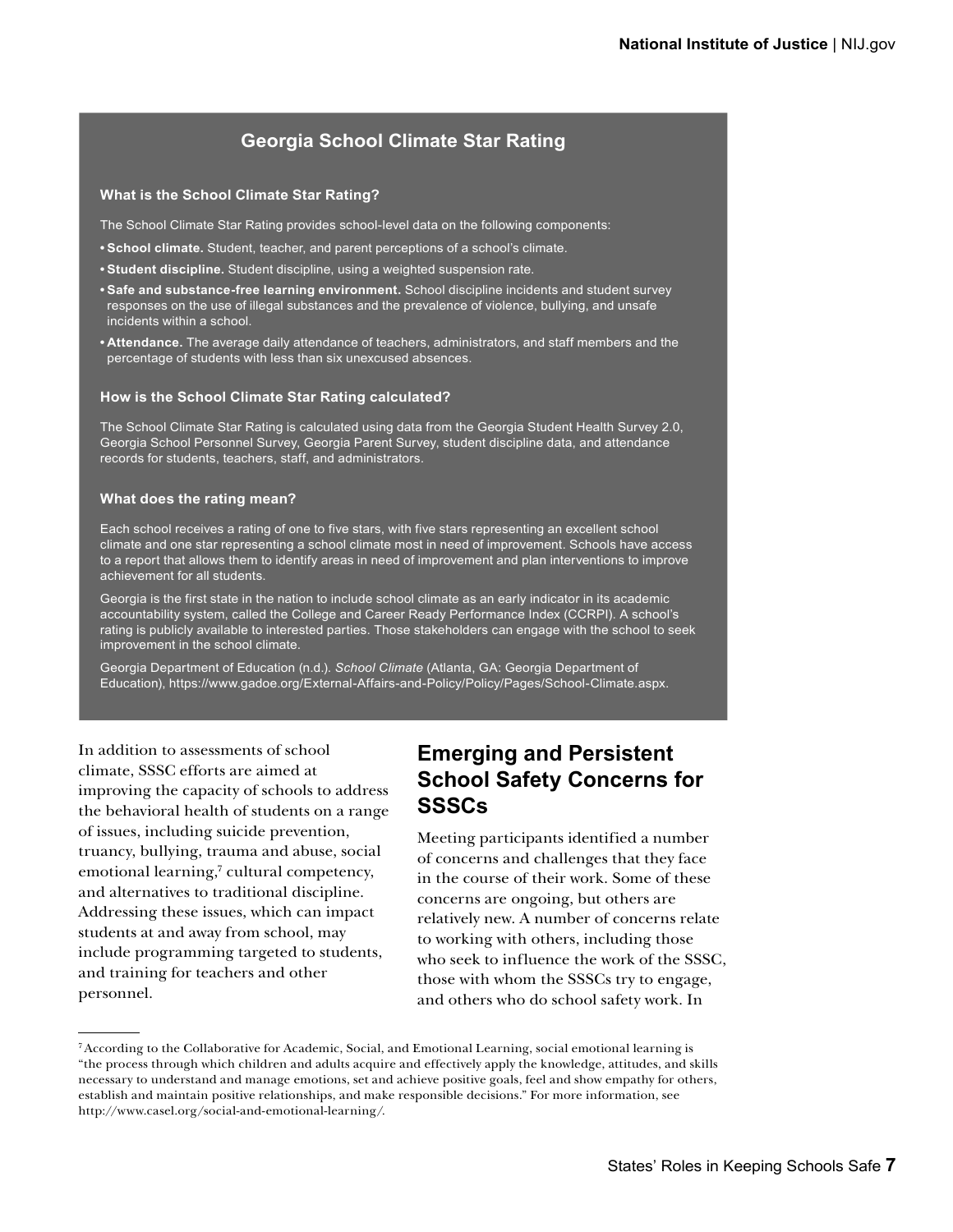addition, some SSSCs found certain topics particularly challenging either because of the nature of the topic or their knowledge of it.

#### *Stakeholders' Perceptions of School Safety*

Many stakeholders influence states' work on school safety. This includes state legislators funding the schools and centers; parents of children in schools; school district superintendents; architects who design schools; and the teachers, staff, and principals of schools. Several stakeholder-related factors drive the approaches that SSSCs use. These factors include stakeholders' perspectives on what topics are important, how safe schools are perceived to be, which approaches the stakeholders think are effective, and public pressures.

SSSCs are called on to provide comments or information to lawmakers or executives considering school safety legislation or to develop an approach to implement enacted legislation. SSSCs offered examples about when this worked well, including one situation when legislators and SSSCs engaged in an ongoing dialogue while legislation was being drafted. Although lawmakers and executives have school safety in mind when drafting legislation, SSSCs reported that this can be challenging when new legislation is so broad that it provides insufficient guidance to the SSSCs or schools, is based on a misunderstanding of data, or is a reaction to a recent tragedy, based on good intentions but is likely to do little to improve school safety. Because legislators sometimes play a significant role in how resources on school safety are expended, some SSSCs are particularly cautious in how they react to legislation

or expend resources out of concern that they will do something that will not be well received. This can make it difficult for SSSCs to implement projects intended to improve school safety.

Meeting participants gave many examples of situations that create challenges for SSSCs to effectively engage with stakeholders. Parents may not be aware of all pertinent issues regarding school safety, may only become concerned when a tragedy occurs, or may be overly concerned about school safety. Given limited resources or other issues, schools may not want to focus on developing a school safety plan, or a particular element of a plan, unless it is mandated by the state. Architects may not understand that certain design elements, such as glass walls, may pose a significant safety hazard. Even when stakeholders are convinced that they should be concerned about school safety, they may want to focus on certain topics, such as school shootings, but not others, such as more common forms of student violence or self-harm. SSSCs want to work with stakeholders proactively on a comprehensive range of topics so they will be prepared to prevent and respond to school safety situations.

#### *Working With Schools on School Safety*

The division of responsibilities for school safety can present challenges. Participants reported that when multiple agencies in a state are responsible for school safety, being aware of and coordinating work with each other is a challenge. This may be an issue even when responsibilities are split across topics, such as when one agency is charged with emergency operations planning and another agency is responsible for all other issues.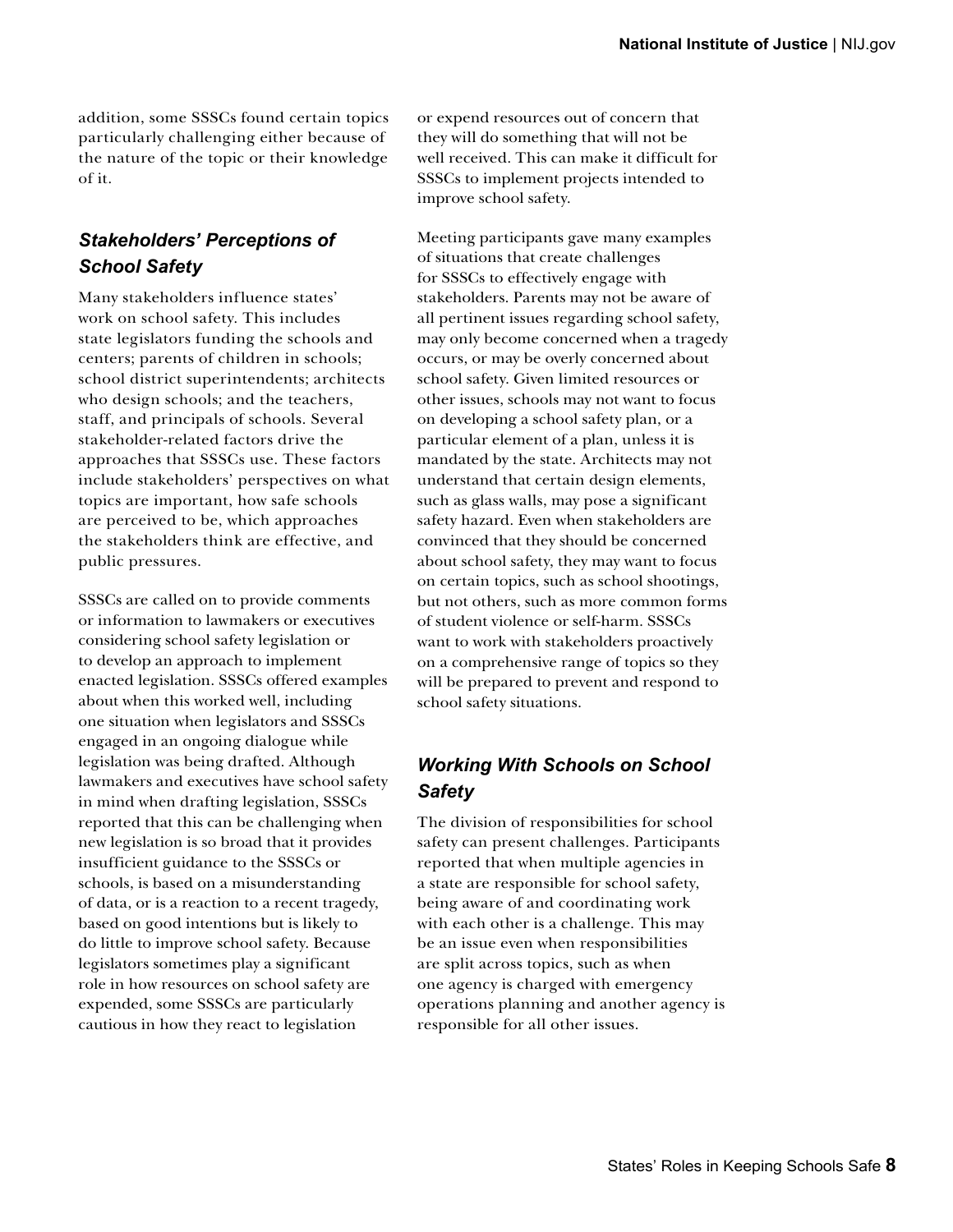Regardless of who has responsibility for state-level school safety issues, participants discussed a number of challenges pertaining to working with schools. For example, it is not uncommon for school principals or superintendents to need a great deal of training on school safety. Given their wide range of responsibilities, they may not recall what is in their EOP or they may have limited knowledge of the SRO's role in the school. When the SSSC does not have explicit authority to enforce state mandates, it can be difficult for them to get schools to be responsive to state mandates. This is a particular concern in two instances: (1) for private and charter schools and (2) for those schools whose administrators feel overwhelmed with carrying out other responsibilities. Some participants reported that when schools are not responsive, they remind schools of the liabilities they may face or negative media coverage that may result if a school safety tragedy occurs. Further, participants noted that variations in schools, such as location in an urban or rural setting or general awareness of school safety issues, means that flexibility is needed regarding when and how training or other assistance is provided to schools. Although there is a great need for training, it is difficult to schedule trainings for teachers during the summer and when substitute teachers are scarce during the school year.

Because school principals do not want to take actions that could contribute to the school-to-prison pipeline, some SSSCs were concerned that students' actions may not be reported to law enforcement when they should be. Some SSSC staff have heard that some school principals feel pressure not to report student misbehavior to the SRO to avoid formal law enforcement involvement that contributes to the school-to-prison pipeline. This raised concerns among some participants that students may be getting away with behavior that should be brought

to the attention of law enforcement. These issues served as evidence that school administrators need to be trained on the roles and functions of SROs.

#### *Special Topics*

We have already discussed many school safety-related topics that SSSCs address. For some of these topics (and others that have not yet been discussed), it is a particular challenge to provide guidance and training, and to set policy or handle the issues in another manner. This may occur when the topic involved is a new issue, when SSSCs are unable to identify resources or information that would help address it, or when it raises very strong differing opinions.

Topics that are a particular challenge for SSSCs to address include:

- **Firearms.** Developing policies associated with who, when, and where school teachers or others can carry a firearm on a school campus is particularly sensitive for those states where the legislature has permitted it.
- **SRO roles.** Addressing the roles of SROs on campus has been challenging for some SSSCs. Participants reported that some schools want SROs and others do not. SSSCs are concerned about misperceptions, fueled by media stories on SROs, about what SROs can or should do.
- **Adult sexual misconduct.** Dealing with adult sexual misconduct toward students, including teacher misconduct, is an increasing concern.
- **Substance use or abuse.** Legalization of marijuana is a concern in several states including those where marijuana is illegal. Participants stated that many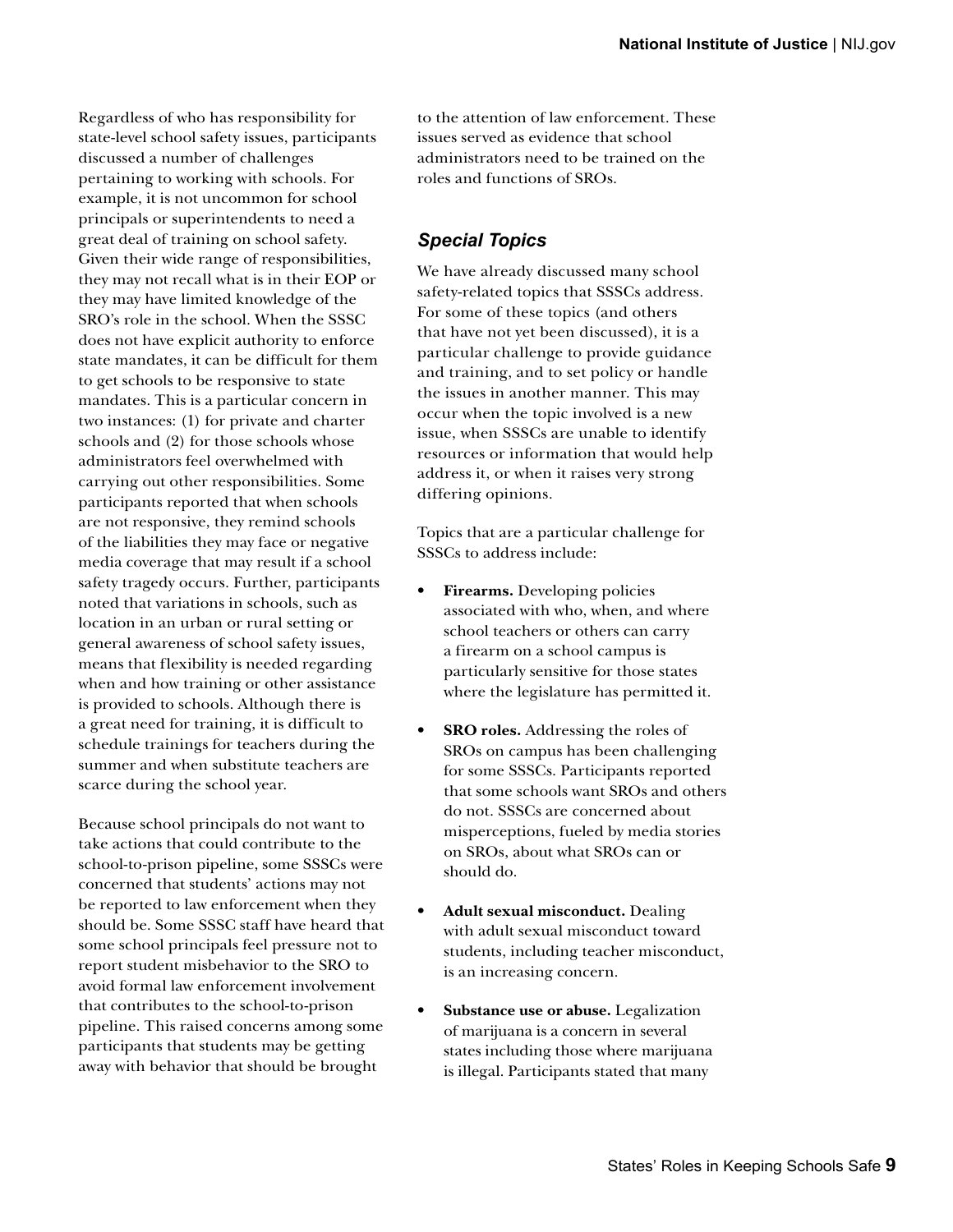students are under the impression that it is legal to use marijuana when it is not. Also, some students think that marijuana is not harmful because it is legal in some places. Participants felt that schools were not always prepared to respond to students who are addicted to drugs.

- **School bomb threats.** Several participants noted an increase in school bomb threats and hoaxes. They want to respond to these threats appropriately without causing unnecessary disruptions to the school day.
- Private and charter schools. A number of participants noted that these schools are often not subject to state legislation regarding school safety. They raised concerns about not having school safety data from private and charter schools.
- **Cybersecurity.** Participants expressed concerns about the threat of cyberattacks on student data systems.
- **Human trafficking.** Human trafficking in schools is an emerging concern. As such, interested SSSCs are beginning to learn how to identify victims and have begun working with others who have more experience on this issue.
- **Violent extremism.** There are concerns about disenfranchised youth and how to address students who may become radicalized and involved in terrorism. SSSCs are uncertain about what information on violent extremism to share with school personnel, and how to share it.
- **Home life.** What happens at home influences student behavior at school. It can be challenging to get family support to address negative behavior or behavioral health issues, and to stay informed about problems at home.
- Social media. Student use of cellphones and other devices to make threats or bully students, at school or elsewhere, is an increasing concern. SSSCs are unsure about the best way to proceed with policies and practices regarding issues such as social media usage at school and how to monitor and respond to threatening online posts.
- Gang awareness. Stakeholders need to better understand gangs and how to respond to their presence in and around schools and students.

#### *Knowledge and Other Resources*

SSSCs noted a number of areas in which they would like to improve their knowledge and maximize available resources. This, in turn, would help them as they work with stakeholders to improve school safety in their state.

Regulations governing information sharing under the Family Educational Rights and Privacy Act (FERPA) have led to confusion for both SSSCs and school administrators regarding the circumstances under which it is permissible to share student data. FERPA is relevant to school safety in instances when, for example, a school wants to share the results of a student threat assessment with others.

Although SSSCs are generally aware of the school safety efforts in their state, they find it difficult to learn about efforts in other states or at the federal level. They posited that increased awareness of work in other states, as well as the federal government, would help them refine and make decisions about how to proceed with school safety efforts in their own state. A number of participants noted that it is challenging to take time to share information about the work in their state as well as seek out information on the work in other states.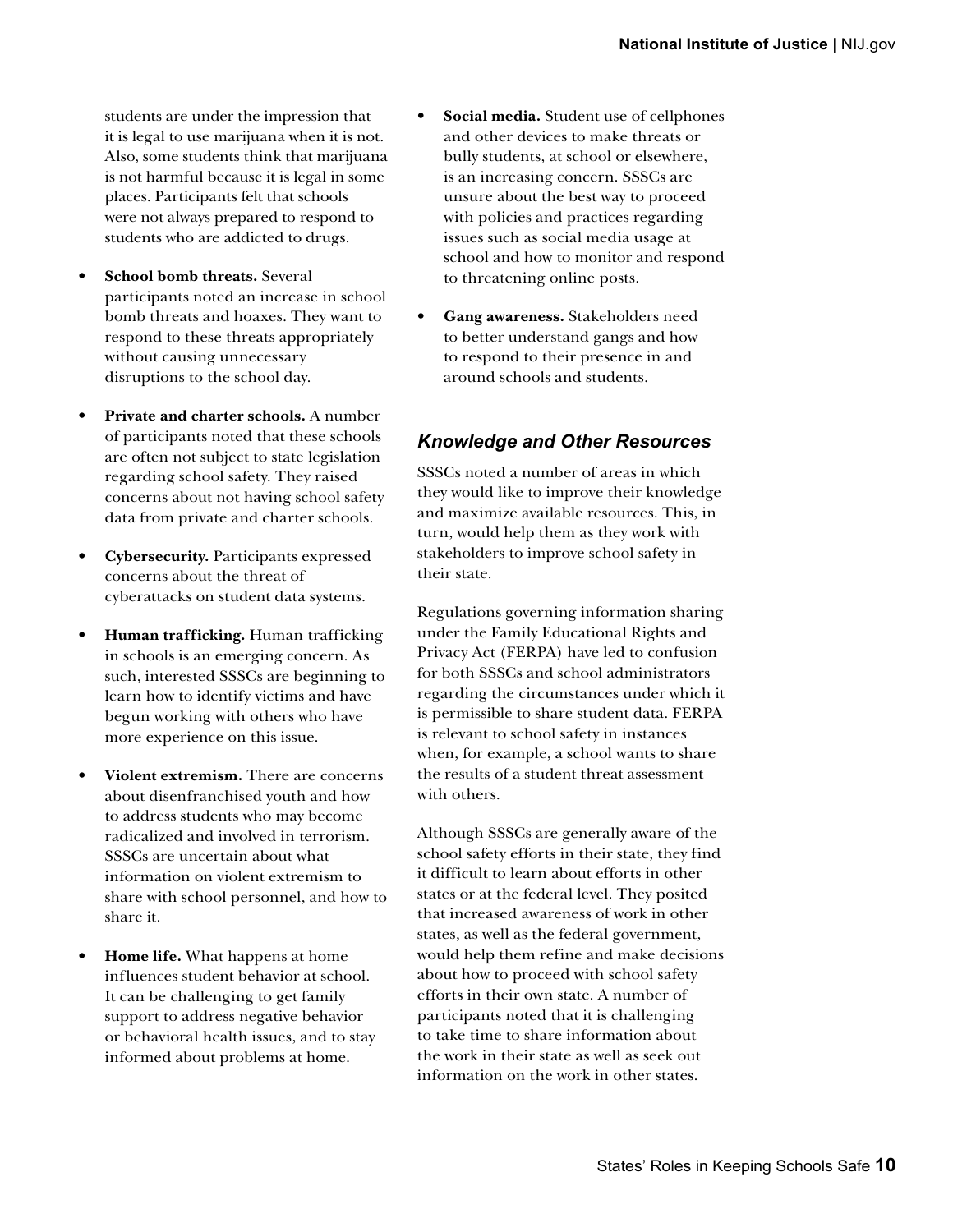This problem may be compounded because SSSCs often find it difficult to maintain current websites that accurately reflect their activities.

Another issue is the use of federal school safety resources. Participants reported that guidance from one federal agency occasionally conflicts with that from another agency, making it difficult to obtain needed information.

SSSCs raised a number of concerns related to data and measurement. Data collected and reported by federal agencies — such as the School Survey on Crime and Safety reported in the annual *Indicators of School Crime and Safety* report (Zhang et al., 2016) — only report findings on a national level. Not surprisingly, SSSCs would like to see estimates on the state level to improve relevancy to their state's school safety issues. A number of SSSCs would like to use data more frequently to make an argument about a pressing problem or the need for a particular solution, but they find it difficult to use data from these federal collections for this purpose. Specifically, they found it was difficult to translate statistics to recommendations for policy and practice. Another concern is related to measuring the effectiveness of prevention efforts. That is, some SSSCs are not sure how to define or determine when their work prevented a school safety problem. In addition, SSSCs want to ensure that the tools they use to perform tasks such as threat assessment are valid, but they are not sure how to proceed with threat assessment while waiting for validation efforts to be completed.

SSSCs respond to the challenges they face on a regular basis and have devised approaches to overcome them. However, SSSCs have identified a number of areas that are particularly ripe for change, and they are seeking guidance and support from other stakeholders to address these issues.

# **Desired Policy, Program, and Practice Changes**

To better address the safety of schools and students, SSSCs identified a number of policies, practices, or programs they wanted to change. Discussions highlighted desired changes in the areas of collaboration, event-driven policy and legislation, and the roles of local, state, and federal agencies. Stakeholders in school safety can play a key role in bringing about these changes.

#### *Collaboration*

We have already discussed the strong emphasis SSSCs place on the importance of collaboration for enhancing school safety. We raise it again because, although collaboration often takes place, participants noted the ongoing reliance on "silos" of activity and communication both within school districts and between LEAs and other professionals in the community. One participant stated that she spent a lot of time working to get school officials to engage with other community public safety and social service agencies. For example, participants noted that school principals frequently work alone to assess safety concerns and risks inside their schools. In addition, there is a more general need to build relationships, learn about and consider different approaches, and improve information sharing; this includes information sharing among states. Several SSSCs have initiated a monthly conference call among state school safety representatives to share information and ideas. The group expressed support for more formalized and extensive collaboration across states and discussed the possibility of launching a professional association that could also serve to advance the concerns and priorities of state school safety professionals. Threat assessment is an example of a topic that meeting attendees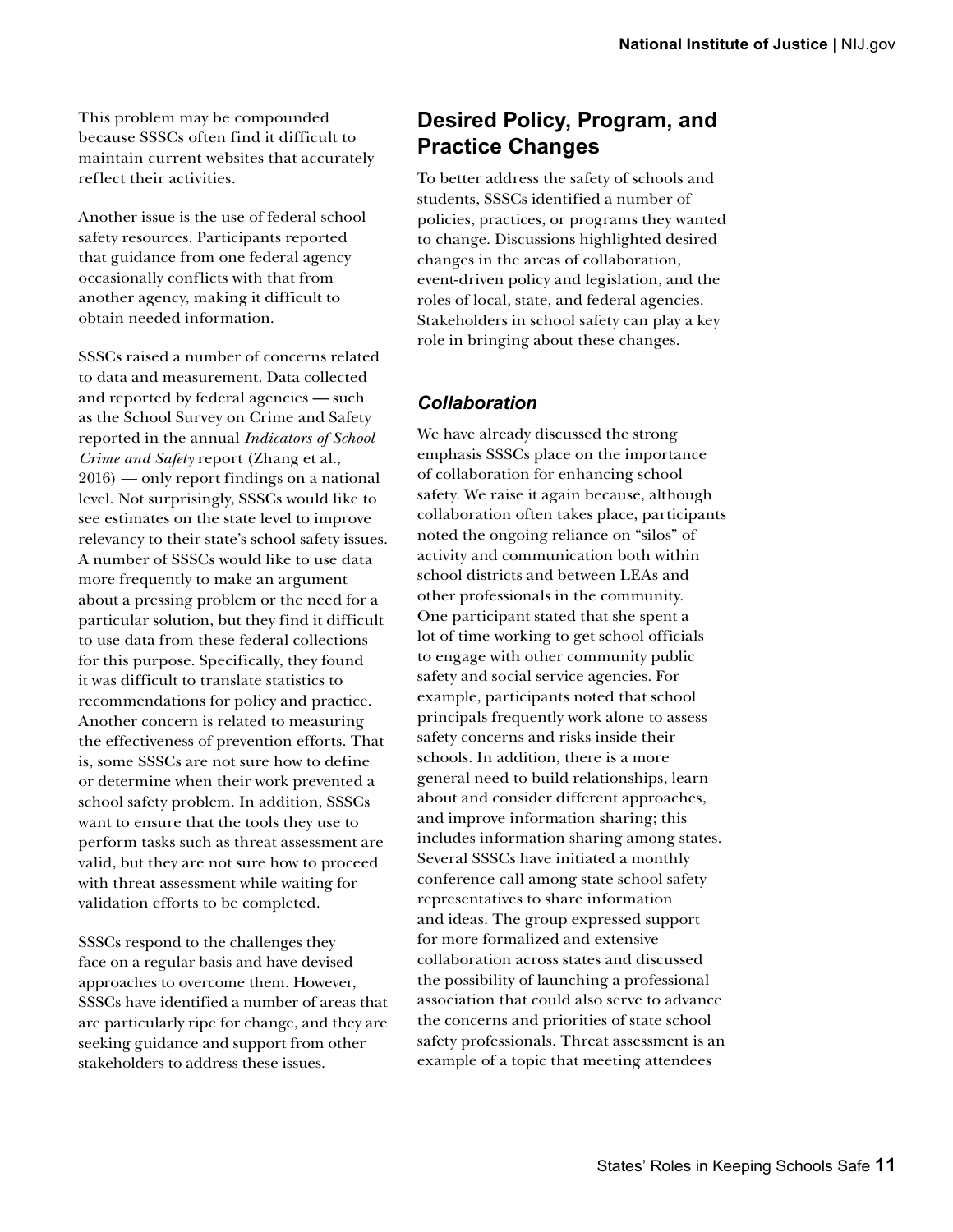#### **Threat Assessment**

Threat assessment is a school safety concern that was discussed in detail. Educators, law enforcement, and others concerned about school safety are continuously grappling with the challenges of identifying, assessing, and responding appropriately to potential safety threats. Meeting participants indicated that practitioners need better training and awareness; improved clarity regarding terminology and definitions; and improved authority and written policies around issues such as how to handle sensitive information, how to communicate with parents, and how to proceed with and without parental consent. Moving forward, they recommend a strong focus on threats to both self and others and the introduction of innovative training techniques (e.g., using video clips) for teachers and other school personnel.

reported could be better addressed with improved collaboration; see the highlight box for more details.

#### *Event-Driven Policy and Legislation*

Participants were frustrated about the tendency for legislators and policymakers to act precipitously following a school safety incident. They described how this eventdriven legislation was often rushed and put them in the position of continuously responding to the "tragedy of the month." This diminishes their ability to work toward more strategic, sustained, and comprehensive school safety approaches. Although concerns about event-driven policies and legislation are not unique to professionals involved in school safety, it appears that the impact is exacerbated by the relatively small number of professionals dedicated to school safety at the state level combined with the high level of public interest and urgency placed on school safety issues. Although participants voiced many concerns about the development of school safety legislation and policies, they are particularly concerned about event-driven legislation and policies but did not identify any solutions to address this issue.

#### *Roles of Local, State, and Federal Agencies*

SSSCs place a strong emphasis on the importance of local empowerment and innovation. Participants indicated that more could be done to empower local school safety professionals and stakeholders to develop tailored and appropriate approaches to issues such as improving school climate and preventing school violence. Participants noted that it is not always possible for them to support academic studies and rigorous program evaluations to identify what works; however, they may be empowered by having better access to and information about research and program evaluations of similar efforts in other locations. Further, participants pointed to professional learning communities and developments in implementation science and change management as important options and resources for increasing local capacity.

Participants said they would like to see SEAs make school safety a greater priority in general, and noted that SEAs could make important contributions to providing resources that empower LEAs. One example is the need for a systematic framework for collecting school safety data with consistent and clearly defined terminology and guidance about information sharing.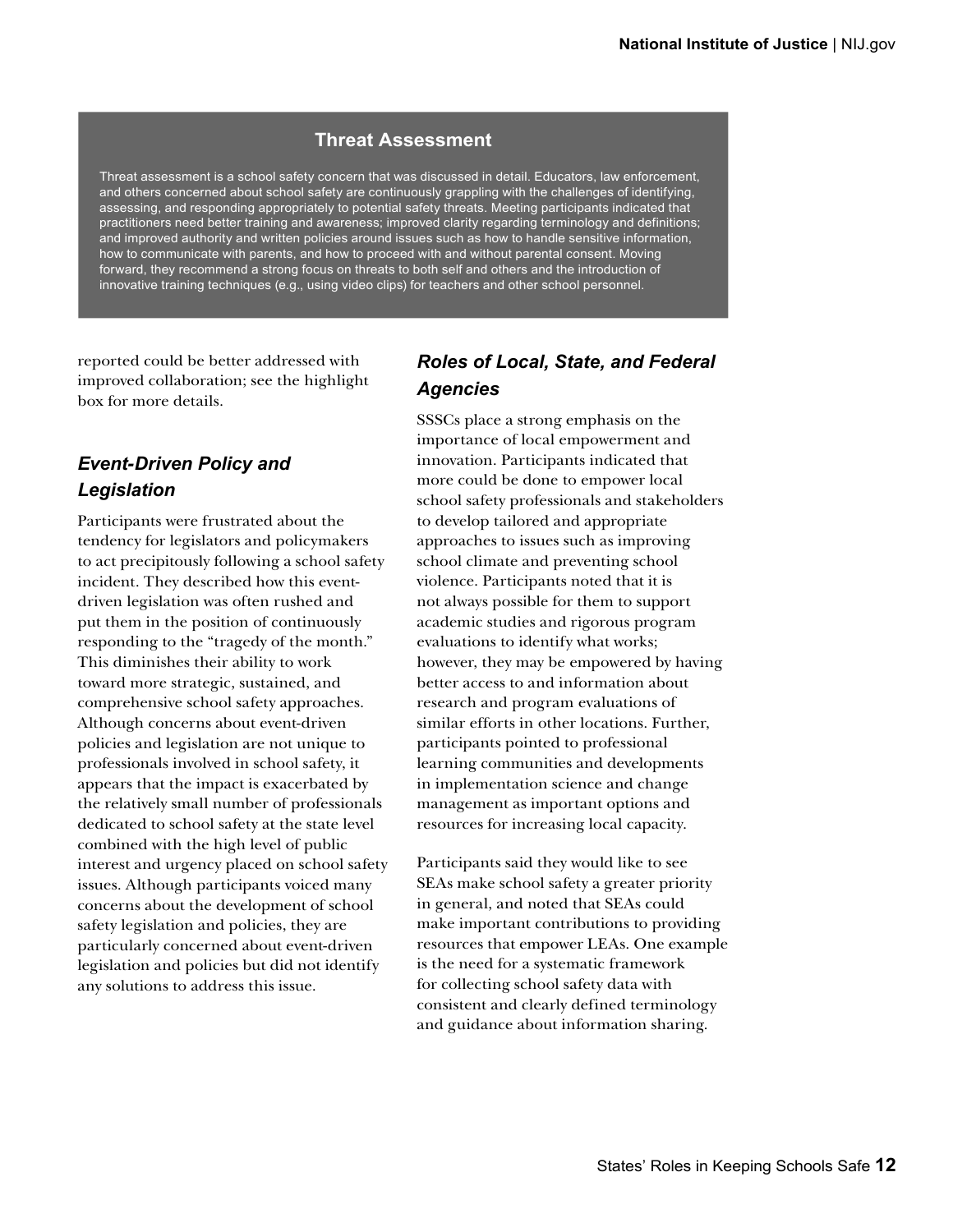Participants also suggested that SEAs are well positioned to provide better oversight and ensure accountability on issues such as locally developed EOPs. For example, they suggested that states could be more active in incentivizing, reviewing, and rating local EOPs.

Although schools have benefited from a number of federal programs over the years (e.g., guidance on developing EOPs, information to help develop trainings), SSSCs were concerned about the inconsistency of these federal programs and activities over time. In addition to greater consistency in federal resources, participants would like to see improved coordination across federal agencies. Participants expressed a desire for the creation of a federal school safety center to address this concern.

#### *Information on What Works*

SSSCs want information on what works in school safety. Notably, at the meeting a number of participants were introduced to Crimesolutions.gov, the Office of Justice Programs' clearinghouse of evidence-based practices in criminal justice. Regarding threat assessment, participants seek information on validated tools. They are also interested in what works to improve school climate inside and outside the classroom. In the area of EOPs, they want information about how to work with rural communities. Finally, in regard to school discipline, they are particularly interested in efforts to reduce disproportionate minority contact and divert students from the justice system.

# **Conclusion**

Over the course of the two-day meeting, SSSCs shared a great deal of information about the opportunities and the challenges they face. SSSCs play a key role in helping to improve school safety in the schools across their states and engage in a wide variety of activities to accomplish this. They face challenges from various sources in doing this work and have many ideas about what they and others could do to help improve school safety.

Although SSSCs share many common characteristics, they differ in terms of the tasks they carry out and the challenges they face due to factors such as the organization in which they reside and the political environment in which they exist. Nevertheless, working with stakeholders; collaborating with key partners; considering the roles of local, state, and federal agencies; using available resources wisely; delivering training; and planning are themes that apply to the work of all SSSCs.

SSSCs have developed a number of solutions to improve school safety. This takes many forms, including organizing trainings and conferences to share knowledge with the goal of improving work carried out by school staff, developing plans to prevent school safety incidents, and implementing strategies to meet new legislative requirements. SSSCs may work alone or reach out to other SSSCs, researchers, schools, state and federal governments, or others to develop solutions.

SSSCs regularly face challenges without an identifiable solution. Some of these challenges have persisted over time, but others are relatively recent. Topics such as recent legislation associated with carrying firearms on school campuses, working with charter schools, and developing policies related to student social media use may be difficult because they represent new areas of concern and there has been little time to develop expertise and knowledge on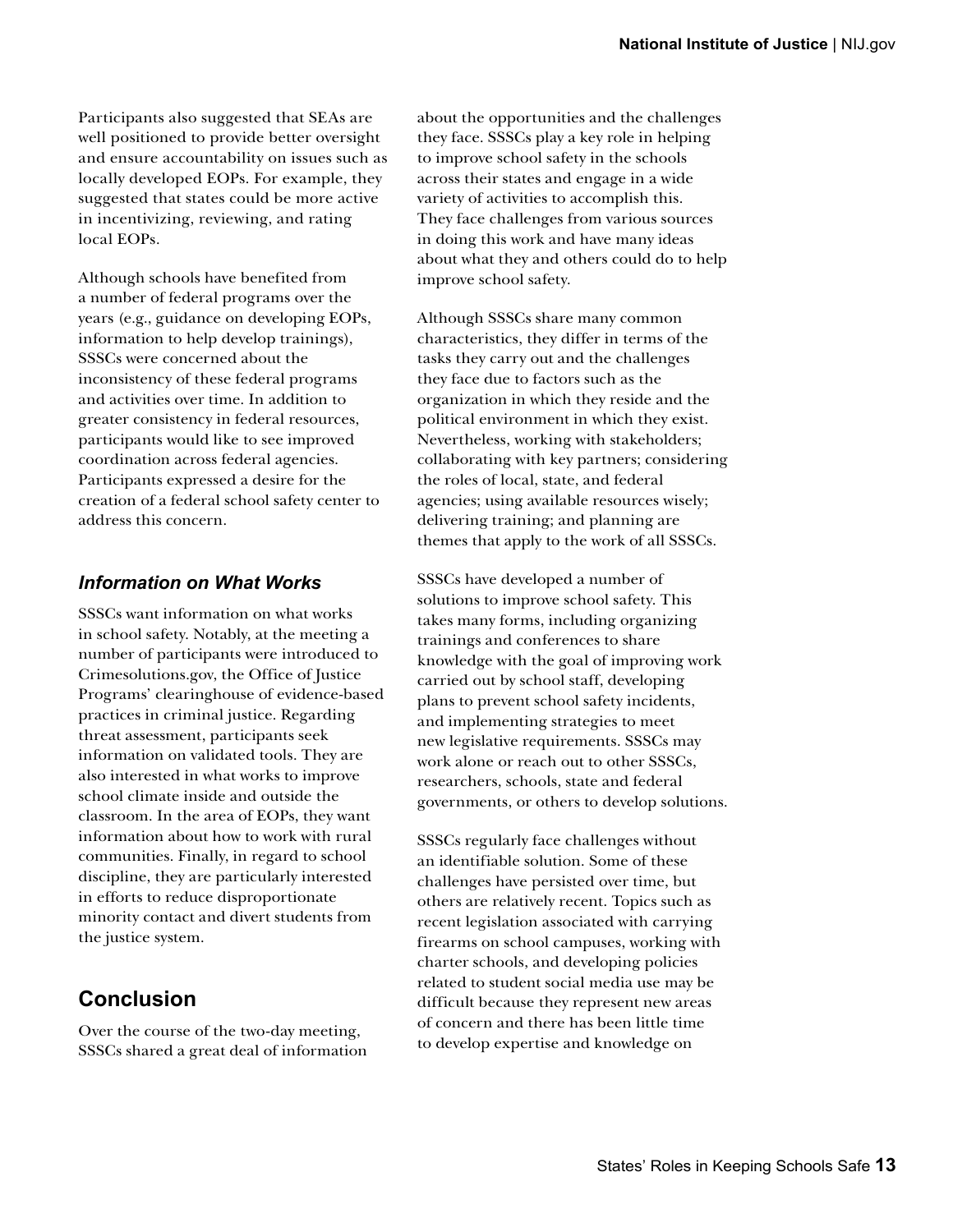these topics. Others, such as event-driven policy legislation, may be difficult to resolve because SSSCs have little control over preventing them. However, some persistent challenges, such as responses to bomb threats and the role of SROs, may be settled by testing solutions to address them. To overcome many of these challenges, SSSCs would like to see greater coordination with each other, increased support from SEAs, and expanded and transparent information

on what works from researchers and the federal government.

State school safety centers do a lot to address our nation's school safety concerns. They have made great strides in working with schools and other stakeholders; however, they believe that with better support from each other, researchers, and those in state and federal governments, they can do even more.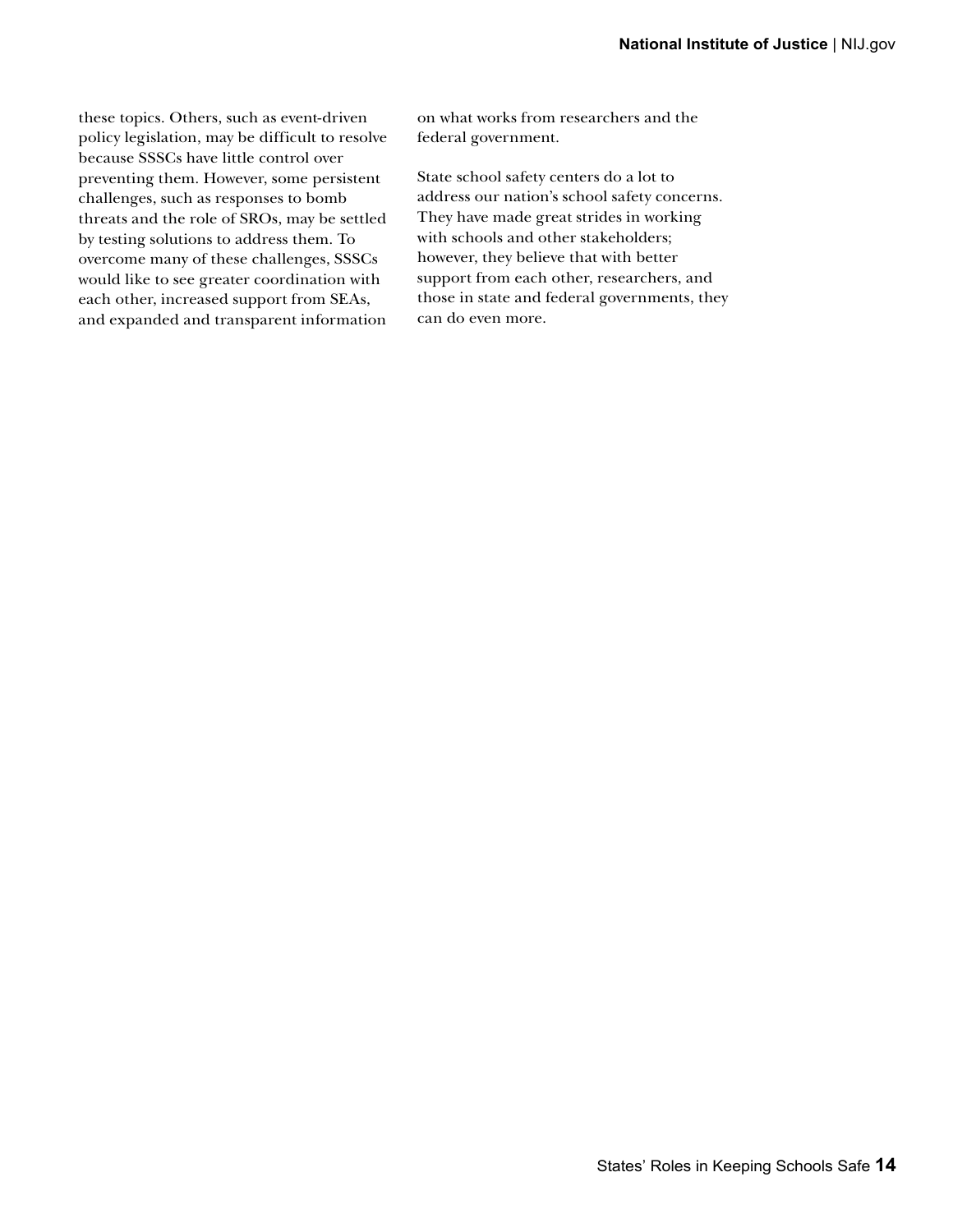# **References**

American Institutes for Research. (n.d.). *School Climate* (Washington, DC: American Institutes for Research)*,* <https://safesupportivelearning.ed.gov/school-climate>.

Fronius, T., Persson, H. Guckenburg, S., Hurley, N., & Petrosino, A. (2016). *Restorative Justice in U.S. Schools: A Research Review* (San Francisco, CA: WestEd), [http://jprc.wested.org/](http://jprc.wested.org/wp-content/uploads/2016/02/RJ_Literature-Review_20160217.pdf)  [wp-content/uploads/2016/02/RJ\\_Literature-Review\\_20160217.pdf.](http://jprc.wested.org/wp-content/uploads/2016/02/RJ_Literature-Review_20160217.pdf)

Georgia Department of Education. (n.d.). *School Climate* (Atlanta, GA: Georgia Department of Education), [https://www.gadoe.org/External-Affairs-and-Policy/Policy/Pages/School-](https://www.gadoe.org/External-Affairs-and-Policy/Policy/Pages/School-Climate.aspx)[Climate.aspx.](https://www.gadoe.org/External-Affairs-and-Policy/Policy/Pages/School-Climate.aspx)

Heath, M.A., Ryan, K., Dean, B., & Bingham, R. (2007). "History of School Safety and Psychological First Aid for Children," *Brief Treatment and Crisis Intervention* 7(3): 206-223, [http://btci.edina.clockss.org/cgi/content/abstract/7/3/206.](http://btci.edina.clockss.org/cgi/content/abstract/7/3/206)

Powell, A. National Governors Association Center for Best Practices. "Overview of School Safety and Security Survey," memorandum to Governors Homeland Security Advisors Council, February 2, 2016.

U.S. Department of Education, Office of Elementary and Secondary Education, Office of Safe and Healthy Students. (2013). *Guide for Developing High-Quality School Emergency Operations Plans* (Washington, DC: U.S. Department of Education), [https://rems.ed.gov/docs/](https://rems.ed.gov/docs/REMS_K-12_Guide_508.pdf)  [REMS\\_K-12\\_Guide\\_508.pdf](https://rems.ed.gov/docs/REMS_K-12_Guide_508.pdf).

Zhang, A., Musu-Gillette, L., & Oudekerk, B.A. (2016). *Indicators of School Crime and Safety: 2015* (Washington, DC: U.S. Department of Education, National Center for Education Statistics; and U.S. Department of Justice, Bureau of Justice Statistics), NCES 2016-079/NCJ 249758, <http://nces.ed.gov/pubs2016/2016079.pdf>.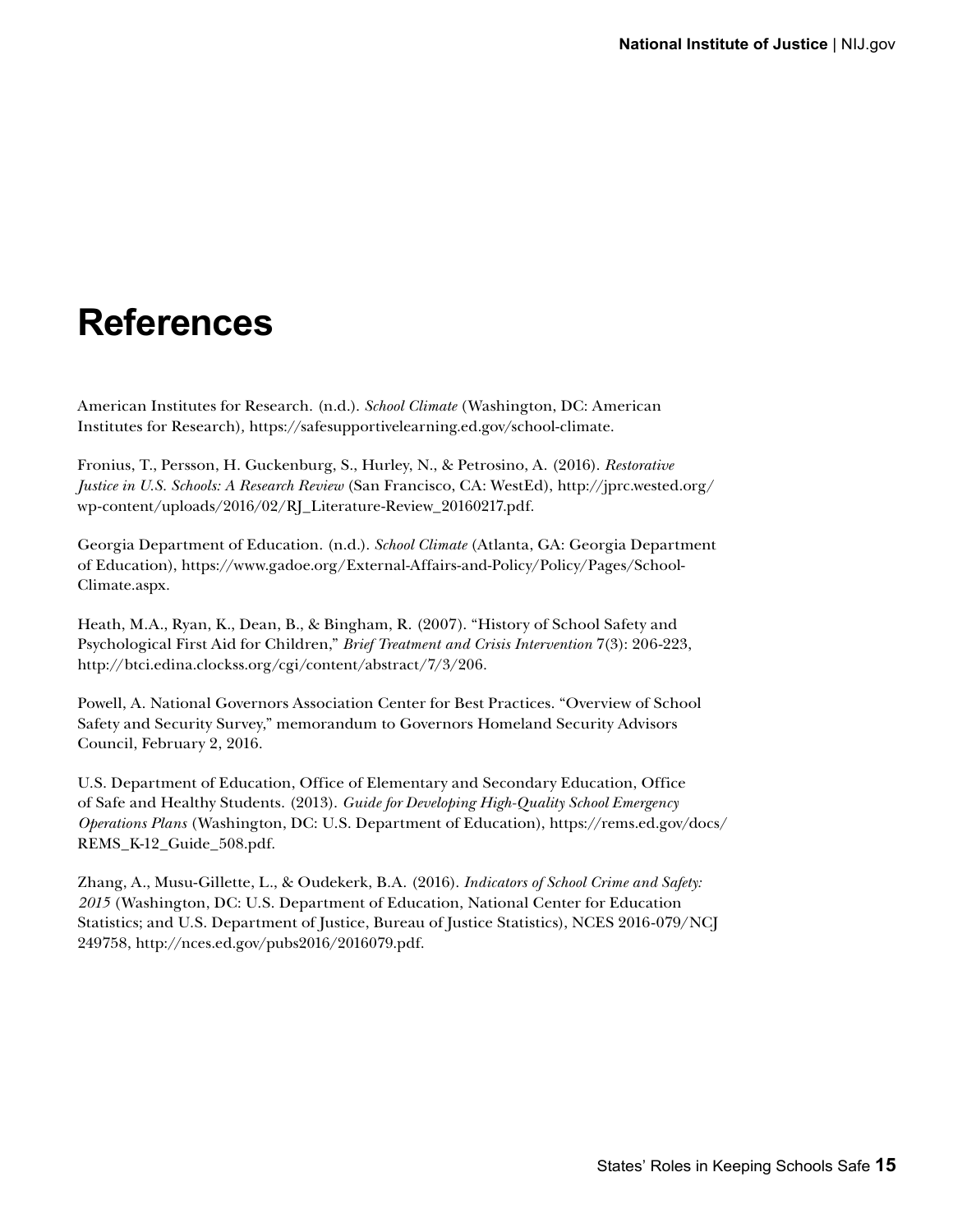

#### National Institute of Justice

## Meeting on State School Safety Issues

Santa Fe, New Mexico • February 9-10, 2016

#### **Agenda**

| Day One          |                                                                                                                                                                                              |
|------------------|----------------------------------------------------------------------------------------------------------------------------------------------------------------------------------------------|
| February 9, 2016 |                                                                                                                                                                                              |
| $9:00$ am        | Welcome and Introductions<br>Phelan Wyrick, National Institute of Justice<br>$\Omega$<br>Lisa Hecker, New Mexico Public Education Department<br>Ō                                            |
| $10:00$ am       | Overview of State Efforts on School Safety<br>Mary Poulin Carlton, National Institute of Justice<br>$\circ$                                                                                  |
| $10:15$ am       | <b>Break</b>                                                                                                                                                                                 |
| $10:30$ am       | <b>Guided Panel Discussion 1</b><br>Bill Modzeleski, Moderator<br>$\circ$<br>Kathy Martinez-Prather, Texas<br>$\circ$<br>Christine Harms, Colorado<br>Ō<br>Anne Gilligan, Massachusetts<br>Ō |
| $11:30$ am       | Audience Questions and Comments to Panel                                                                                                                                                     |
| $11:45$ am       | <b>School Safety Data Collections</b><br>Rachel Morgan, Bureau of Justice Statistics<br><b>Trends in School Safety</b><br>Barbara Oudekerk, Bureau of Justice Statistics<br>$\circ$          |
| 12:30 pm         | Lunch (on your own)                                                                                                                                                                          |
| 2:00 pm          | Recap of Morning Discussion                                                                                                                                                                  |
| $2:15$ pm        | Participant Selection of Break Out Group                                                                                                                                                     |
| $2:30$ pm        | <b>Break Out Discussions</b>                                                                                                                                                                 |
| $4:30$ pm        | Recap and Plan for Day Two                                                                                                                                                                   |

#### 5:00 pm Adjourn

Comprehensive School Safety Initiative